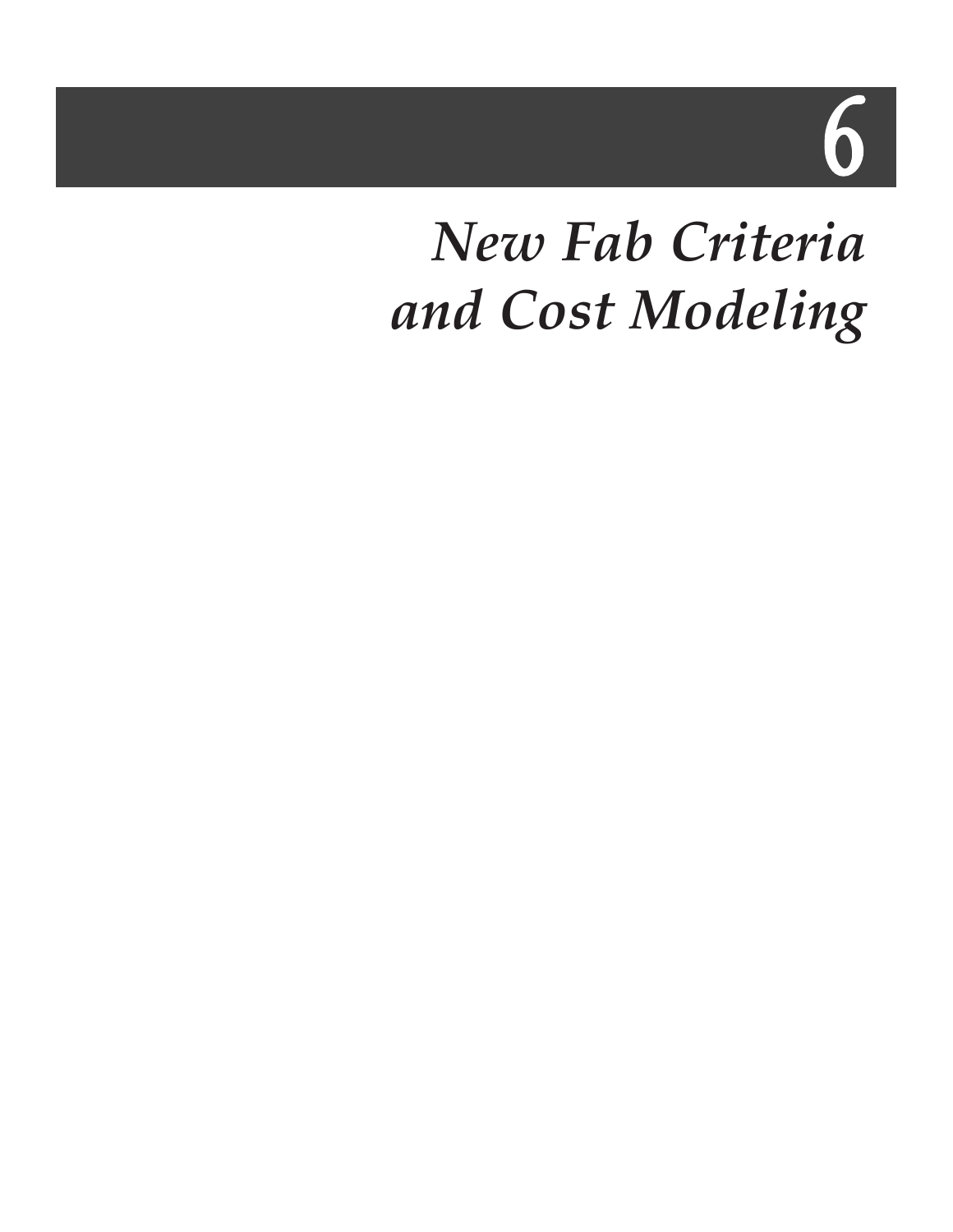# **6 New Fab Criteria and Cost Modeling**

In recent years, many IC manufacturers including Motorola and Toshiba have announced plans to cut the cost of building and equipping fabs by as much as one half. In addition, as the cost of constructing cleanrooms has risen to \$3,000 per square foot, manufacturers are exploring a variety of innovative fab designs to reduce the footprint of cleanrooms, while maintaining the flexibility needed to meet a variety of upcoming requirements. The push to design fabs to last multiple generations of product is extremely strong today, as the cost of building and equipping new fabs continues on its logarithmic growth to several billion dollars per facility by the year 2000.

A variety of cost-reduction strategies are being used to control the spiraling cost of new fabs. New fabs are being designed with a focus on time-to-market, improved management of yield and factory control information, and early development phases for new equipment so that systems are production-worthy when installed. Lessons learned from existing manufacturing facilities regarding spare parts management, yield improvement, and organizational structure are being effectively implemented in the new fabs.

This section begins by explaining the differences between hypothetical fab costs and the actual cost of new fabs. It then presents new

approaches to equipment acquisition and proliferation into fabs, as well as the advantages to leasing equipment. One of the most important determinants of new fab success is the ease with which companies bring new technologies into the fab. A section covering hot topics in the industry discusses the future of optical lithography, the obstacles to 300mm wafer processing, advanced yield management, chemical-mechanical polishing, and computer integrated manufacturing (CIM). Fab output, directly tied to return on investment, can be increased using effective CIM systems. Issues regarding equipment and cell control, simulation, and factory control are addressed. Finally, a few new strategies for fab construction are reviewed, clean-build protocol and using simulation to improve the fab layout.

# **Fabs Today**

ICE estimates that between 1995 and the year 2000, approximately 127 new fabs will be constructed (or upgraded) to meet the demand for memory, microprocessor, and ASIC families of devices (Figure 6-1). These numbers of leading-edge (sub-0.5mm) fabs will support a projected \$100 billion increase in worldwide semiconductor sales over this period. Last year's equipment sales, estimated by SEMI to be \$14.7 billion, were up 42 percent over 1993, demonstrating the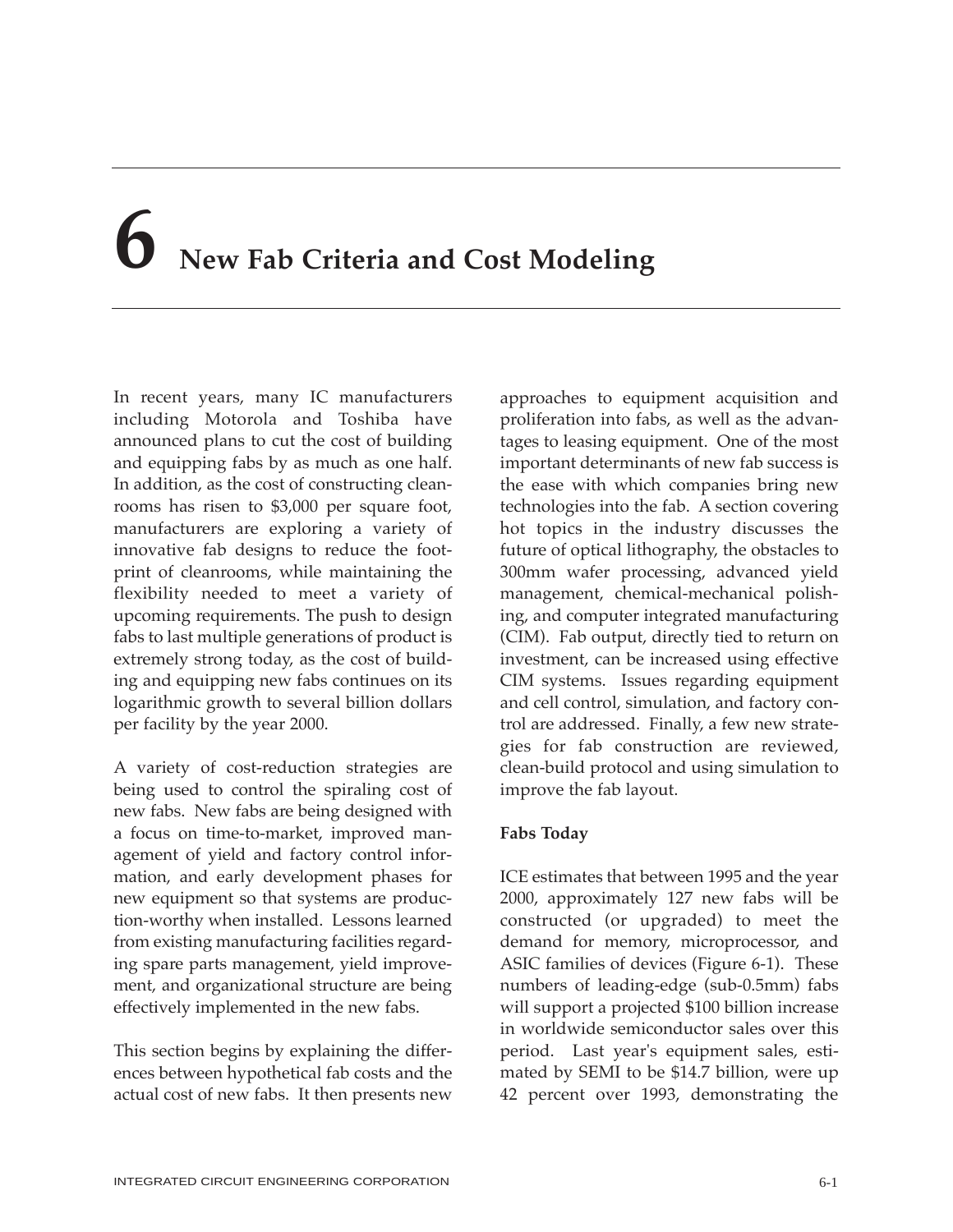strength of the new fab equipment market. A sampling of new fabs and the years they are scheduled to start full-scale production are shown in Figure 6-2. These fabs are estimated by the semiconductor manufacturers to cost between \$700 million and \$1.3 billion each. It may be useful, at this point, to compare these cost figures to ones generated for ideal fabs to gain an understanding of the areas needing improvement.

#### **New Fab Costs: Theory and Reality**

A number of studies have been performed in recent years to try to understand the reasons why new fabs construction and tooling costs amount to roughly a billion dollars, and cleanrooms cost between \$2,000 and \$3,000 a square foot. As discussed in chapter 1, one of the most important findings from Texas Instruments' MMST program were the surprisingly low utilization of traditional

semiconductor processing equipment (typically 35 percent), and the very negative impacts batch-to-single-wafer transitions and poor "shop floor control" have on fab productivity. TI's \$30-50 million minifab  $(5,000 \text{ ft}^2)$  was able to produce a 0.35mm, double level metal device (Figure 6-3) with a three-day cycle time! This was accomplished using all-single-wafer processing, vacuum-based minienvironment enclosures, and all-RTP furnace operations. Real-time sensing and process control were instrumental in this success. Figure 6-4 projects this minifactory concept into the year 2000, where smart, embedded realtime sensors are used in the equipment, all equipment is single wafer, and utilization of the equipment is 70 to 80 percent. The traditional downtime for testing chambers (monitor wafers) and downtime for scheduled and unscheduled maintenance are significantly reduced.



*Figure 6-1. Number of New Fabs Needed Through the Year 2000*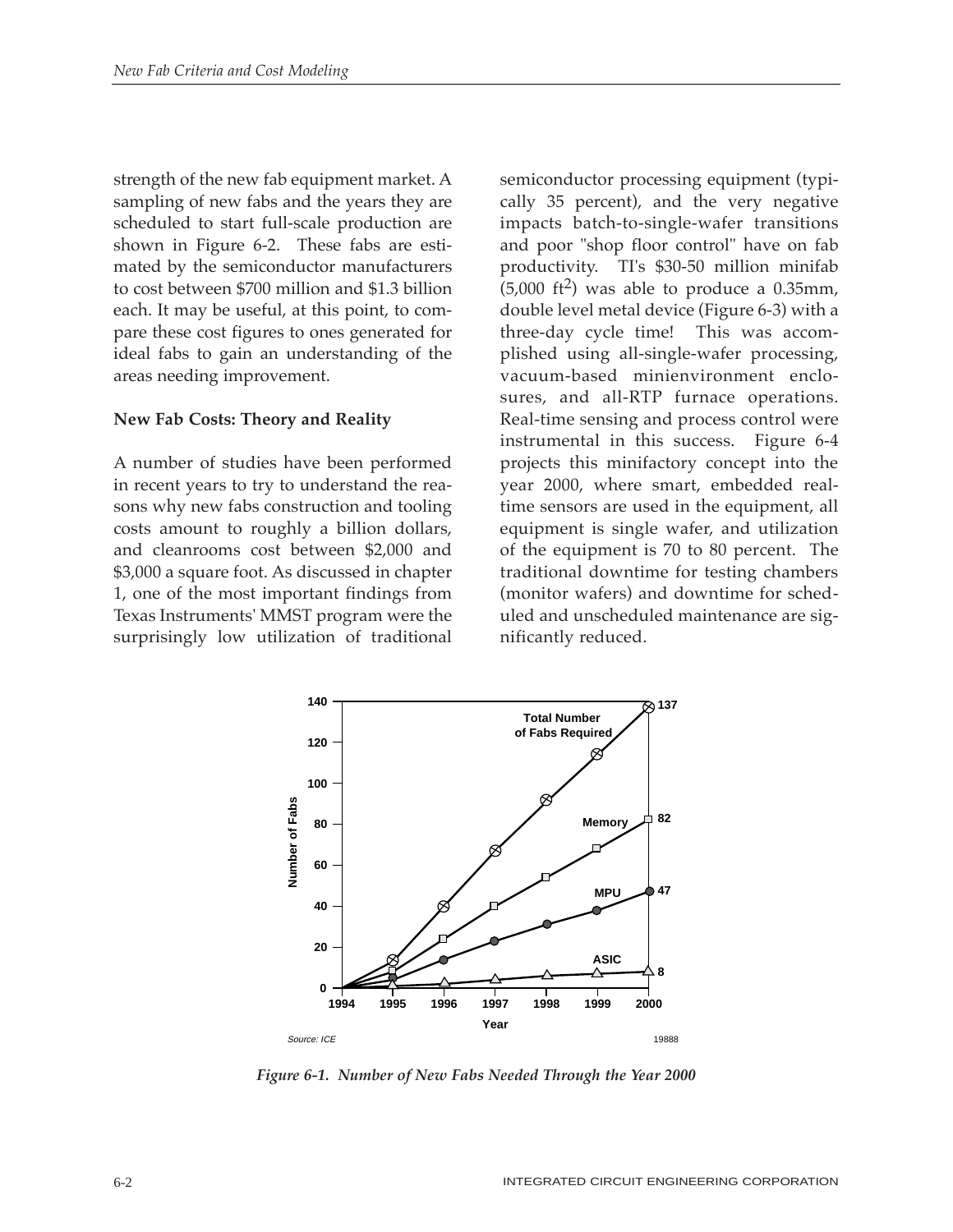| 1995                                                      | 1996                                   | 1997 or 1998                       |  |  |  |
|-----------------------------------------------------------|----------------------------------------|------------------------------------|--|--|--|
| <b>AMD, Austin TX</b>                                     | AMD, Dresden, Germany                  | Chartered SC, Singapore (Fab III)  |  |  |  |
| Chartered SC, Singapore (Fab II)                          | <b>Hualon Microelectronics, Taiwan</b> | China Huaging, China               |  |  |  |
| <b>Cypress SC, Bloomington,</b>                           | <b>IBM-Philips, Stuttgart, Germany</b> | Fujitsu-AMD, Japan                 |  |  |  |
| MN (Fab IV)                                               | IDT, Hillsboro, OR                     | Intel. Hillsboro, OR               |  |  |  |
| Fujitsu-AMD, Aizawakamatsu,<br>Japan                      | Motorola, Chandler, AZ (MOS 12)        | Intel, Chandler, AZ (Fab 12)       |  |  |  |
| <b>Holtek Microelectronics, Hsinchu,</b><br><b>Taiwan</b> | Motorola, Austin, TX (MOS 13)          | <b>Macronix International.</b>     |  |  |  |
|                                                           | Nanya Tech, Taoyuan, Taiwan            | Hsinchu, Taiwan                    |  |  |  |
| Hyundai, Ichon, S. Korea (E3)                             | (Formosa Plastics is parent co.)       | Micron, Lehi, UT                   |  |  |  |
| IBM-Cirrus Logic, E. Fishkill, NY                         | NEC, Livingston, Scotland              | Mitsubishi, Kumamoto, Japan        |  |  |  |
| Intel, Albuguergue, NM (Fab II)                           | Powerchip SC**, Hsinchu, Taiwan        | Mosel-Vitelic, Hsinchu, Taiwan     |  |  |  |
| Intel, Aloha, OR (DI)                                     | Rockwell, Newport Beach, CA            | Motorola, Tianjin, China           |  |  |  |
| Matsushita, Tonomi, Japan                                 | Samsung, Kiheung, Korea                | NEC, Kumamoto,                     |  |  |  |
| Mosel-Vitelic, Hsinchu, Taiwan                            | <b>SGS Thomson, Phoenix, AZ</b>        | Kyushu Island, Japan               |  |  |  |
| Motorola, Austin, TX                                      | Siemens, Dresden, Germany              | Texas Instruments, Dallas, TX,     |  |  |  |
| <b>UAPRLD (R&amp;D) line</b>                              | Submicron Technology Co. (SMT,         | (R&D and prod. fab)                |  |  |  |
| Motorola-Toshiba (Tohoku SC)                              | formerly Alphatec), Bangkok,           | TSMC, Hsinchu, Taiwan (Fab IV)     |  |  |  |
| Oki Electric, Miyagi, Japan                               | <b>Thailand</b>                        | <b>Winbond Electronics, Taiwan</b> |  |  |  |
| Shougang-NEC, Beijing, China                              | Texas Instruments, Avezzano, Italy     |                                    |  |  |  |
| SGS-Thomson, Phoenix, AZ                                  | TI-Hitachi, Richardson, TX             |                                    |  |  |  |
| TI-Acer, Taipei, Taiwan                                   | Toshiba, Mie Prefecture, Japan         |                                    |  |  |  |
|                                                           | TSMC, Hsunchu, Taiwan (Fab III)        |                                    |  |  |  |
| UMC, Hsinchu, Taiwan                                      |                                        |                                    |  |  |  |

**Based on date of full-scale production starting some time in the the year shown. \* Venture between Mitsubishi, Kanematsu, Taiwan UMAX group. \*\*** Source: ICE 200899 20089 20089 20089 20089 20089 20089 20089 20089 20089 20089 20089 20089 20089 20089 20089 20





*Figure 6-3. 0.35µm CMOS Device Developed and Produced in the MMST Minifactory*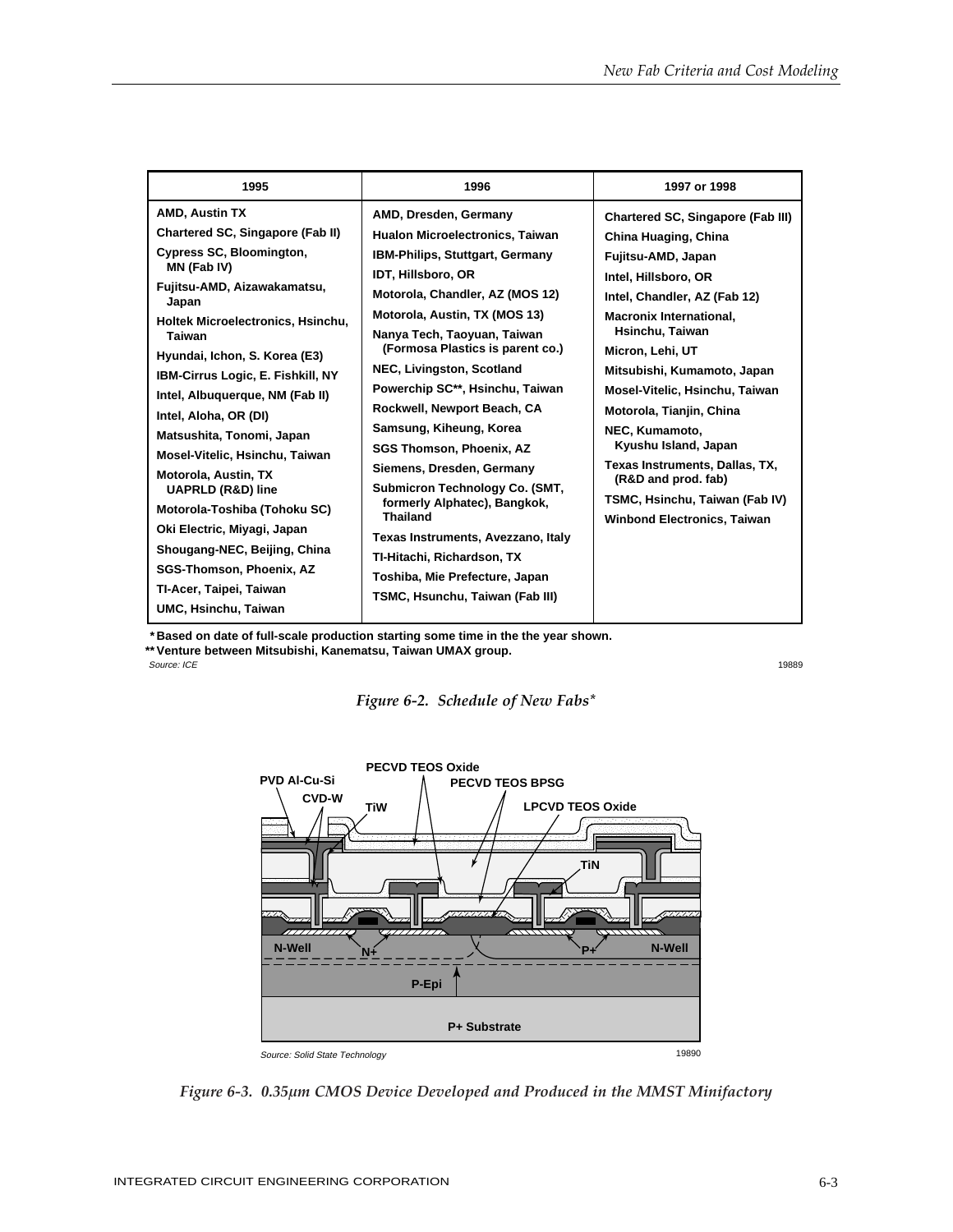| <b>Attribute</b>               | 1990 Factory                                | Gigabit Factory circa 2000                       |  |
|--------------------------------|---------------------------------------------|--------------------------------------------------|--|
| <b>Factory Automation</b>      | 20%                                         | >90%                                             |  |
| <b>Equipment Utilization</b>   | $25% - 45%$                                 | 70% - 80%                                        |  |
| Wafer (fab) Yield              | 70% - 90%*                                  | >98%                                             |  |
| <b>Chip Yield</b>              | $60\% - 80\%$                               | $85\% - 95\%$                                    |  |
| <b>Cycle Time</b>              | 30 - 90 days                                | $3 - 20$ days                                    |  |
| <b>Manufacturing Equipment</b> | Mixed, diverse, lot-<br>processing oriented | <b>Cluster tools, single-wafer</b><br>processing |  |
| <b>Process Control</b>         | <b>SPC, charting</b>                        | Supervisory, real time                           |  |
| <b>Pilot Wafers</b>            | $200 + per month$                           | Each wafer its own pilot                         |  |
| <b>Sensors</b>                 | <b>Off-line measurements</b>                | Smart, embedded, real time                       |  |

**\*Yields and utilization would be higher in single-product, high-volume fabs (i.e, - DRAMs, microprocessors)**

Source: Solid State Technology 19891

*Figure 6-4. Comparison of Present and Future Semiconductor Manufacturing Technologies*

Shortly after the MMST program results were made public, Fluor Daniel, a cleanroom construction firm, organized a group of 23 companies to perform a "Fab of the Future" study<sup>[1]</sup>, modeled after the MMST program, yet designed to use commercially-available equipment including cluster tools, chemical mechanical polishing systems, and minienvironments with "smart-tag" material tracking. The most critical findings from this study were the significant impact fast fab ramp-up, factory simulation, and rapid yield learning could have on return-on-investment (ROI). The study compared four "virtual factories" — three using Class 1 minienvironments in Class 10,000 fabs and a fourth using a conventional Class 1 ballroom design with tools in a bay-and-chase layout. The most cost-effective and profitable fab uses minienvironments, integrated processing tools, advanced yield management, and factory simulation to enable:

- A reduction of cycle time from 60 days to 7 days,
- A reduction in yield learning time from 2 years to 1 year, and
- A reduction of ROI time from 3 years to 18 months.

The use of cluster tools was projected to allow a significant reduction in processing steps, while also reducing the probability of wafer contamination and potentially reducing cycle time. Calculated product cost is \$1,100 per 200 mm wafer, or \$3.51 per square centimeter of silicon. Construction costs were estimated to be between \$1,250 and \$2,000 per square foot of fab area.

In reality, semiconductor companies around the world claim that wafer processing costs average around \$5 or more per square centimeter of silicon and the estimated cost per square foot of fab space is as high as \$3,000. The immediate question here must be — "where do the lines between theory and reality meet?"

One critical factor that the Fluor Daniel study did not consider was the time a new fab needs to spend to bring new equipment and processes into the fab. Typically, new equipment and processes may require up to a year to bring to production-worthy condition. There is much room for improving the quality of delivered equipment, especially of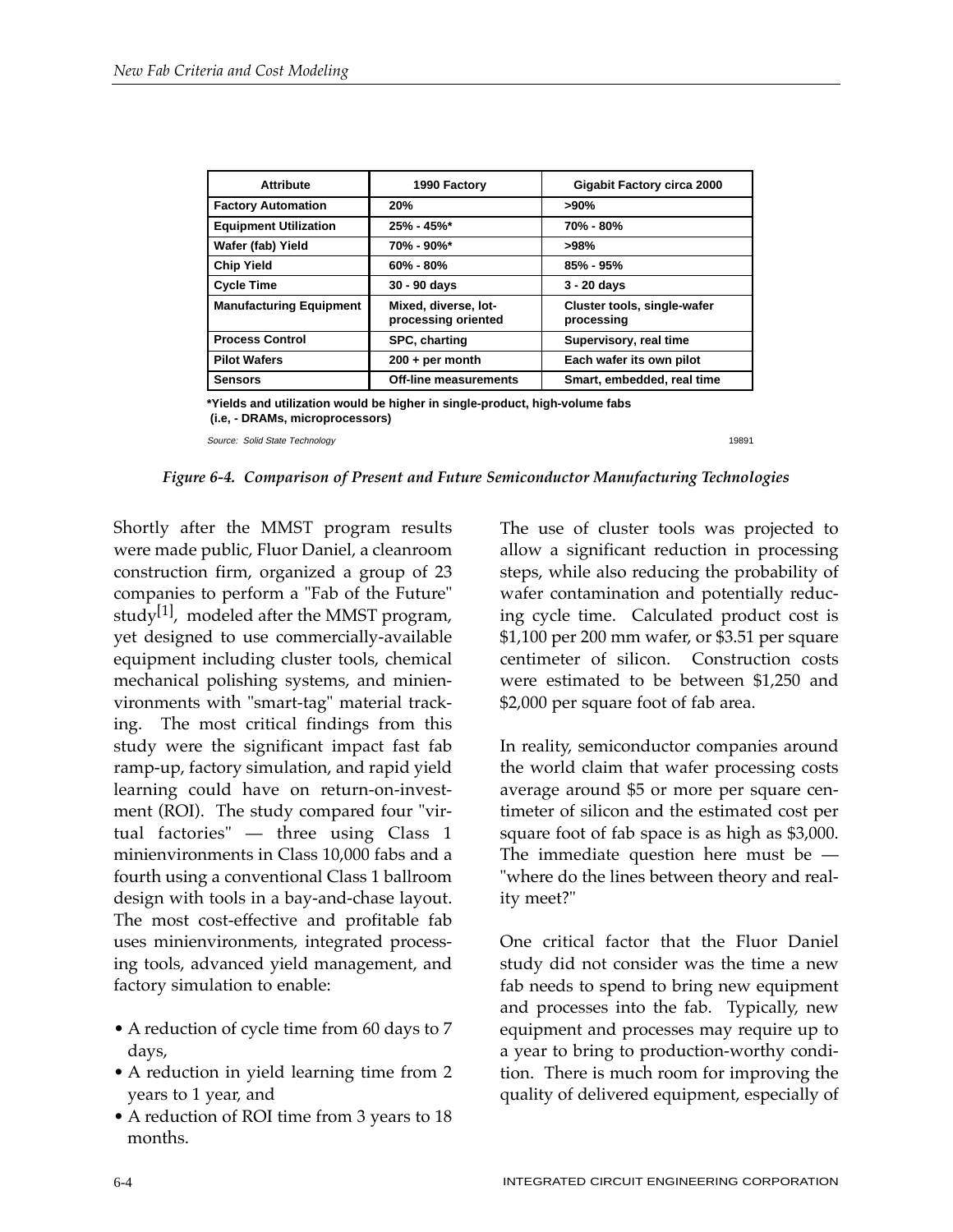new products. In addition, many times the new fab is being constructed to process larger wafers than the company's previous fabs, thereby requiring changes in each and every process step in the fab.

Furthermore, there remains a large gap between the performance expectations of integrated processing (cluster tools) and the actual amount of clustering that is successfully performed in fabs to reduce the total number of process steps. Most often, as discussed in Chapter 2, cluster tools consist of like process chambers (i.e., PVD and PVD), which are run in parallel, to speed the throughput of the overall system. Finally, determining the most cost-effective layout and most cost-effective design of utilities (i.e., DI water, gases, and chemical distribution systems) is becoming much more difficult as leading-edge fabs must be painstakingly designed for ultimate cleanliness and ultimate performance.

# **Breakdown of Fab Costs**

New fab manufacturing costs, including facility and equipment costs, are determined early-on by decisions made regarding:

- Fab design concept (ballroom, slab-ongrade, etc.),
- Fab capacity (wafer starts per week),
- Factory layout,
- Products to be fabricated (linewidths, device complexity, number of different products),
- Fab location,
- Equipment selection,
- Equipment acquisition method (buying or leasing),

and several other factors. In addition, fab facility design must not only be optimized to reduce costs, but to fully support the manufacturing operations throughout the facility's lifetime, at the lowest cost possible. In facility design, many trade-offs must be considered. For instance, a very flexible fab design would have piping, air circulation, and all utilities provided throughout the building, allowing equipment to be located anywhere, thereby optimizing equipment layout. However, very high expense prohibits this approach. Therefore, cost-reduction strategies must target approaches that minimally impact manufacturing operations.

Another example is the selection of materials for the fab. While ultrapure gases and chemicals may be needed for some processes, lower-grade materials may be acceptable for others. However, the high cost of purchasing different grades may be offset by the waste and complexity associated with using them, making the use of strictly ultrapure gases and chemicals possibly more cost-effective in the long run. Facility cost evaluations must consider such trade-offs.

### **Sematech's Cost-reduction Strategies**

A recent SEMATECH study<sup>[2]</sup> used the results of four submicron facilities that were constructed by different contractors for different owners in different geographic regions to identify the most important cost factors in factory design and to determine cost-reduction strategies for new fabs. The study identified ten assemblies that contributed more than 90 percent of facility costs, including:

- Process equipment
- Structural/building
- Electrical system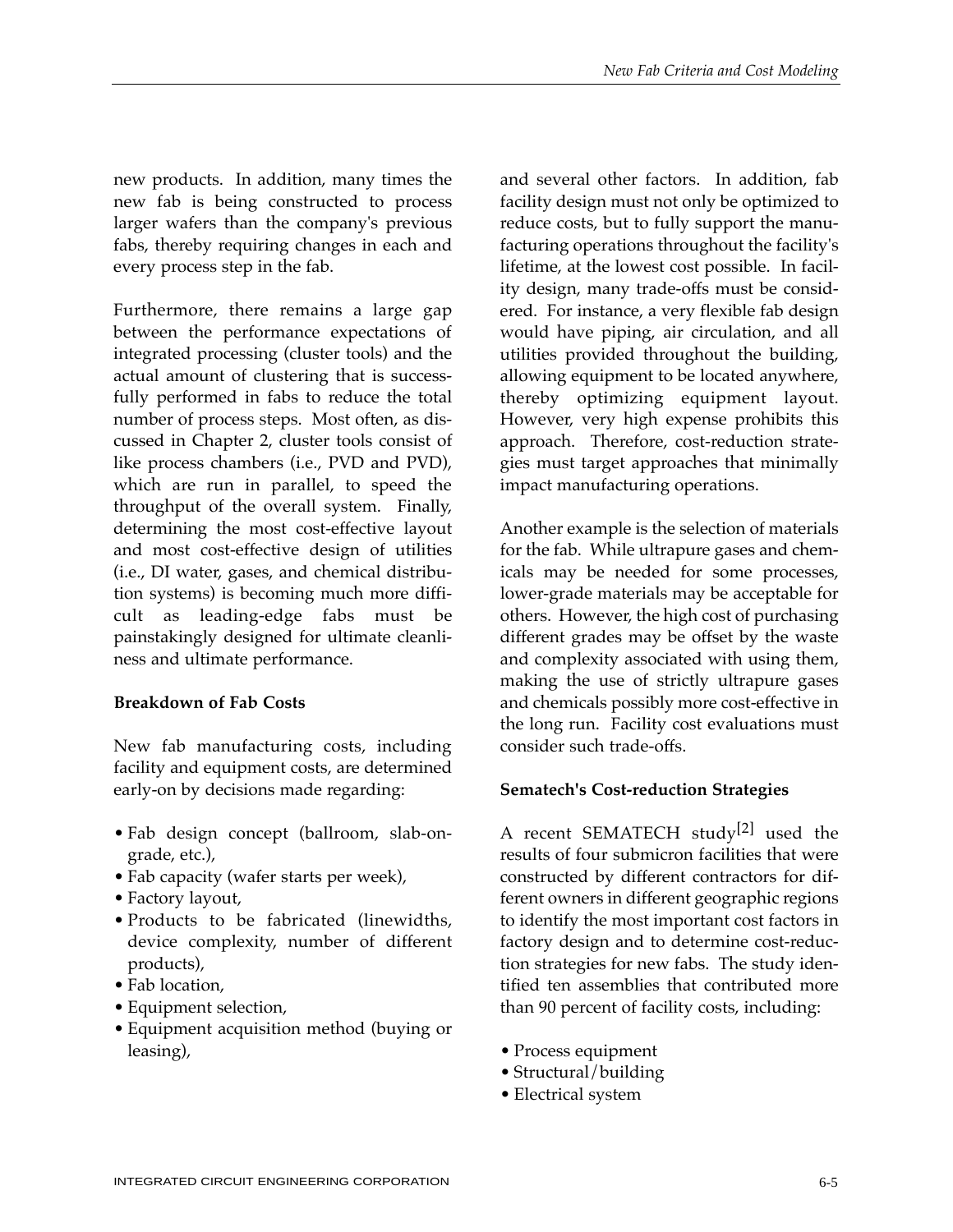- Mechanical wet side
- Mechanical dry side
- Interior architectural finishes
- Cleanroom
- Site development
- Instrumentation and control
- Life safety systems

Targeting these key categories, Sematech identified several cost-reduction strategies (Figure 6-5) including the use of minienvironments (for potential yield impact), reducing the amount of process exhaust, reducing the distance of roof spans, selective reduction of vibration criteria, leasing equipment (ultra-pure water distribution system as well as gas distribution system and process equipment), choosing site location for low cost, and reduced consumption of process materials. A combined cost savings of 5-15 percent is anticipated when these cost-reduction strategies are implemented.<sup>[2]</sup>

# **New Fab Site Selection Criteria**

A major consideration in contemplating a new fab is where the fab should be located. If an existing location has become saturated and a new site is required, many factors must be carefully evaluated. The following tabulation illustrates some of the criteria.

- Tax Incentives
- Availability of land and location
- Available infra-structure
- Regulatory Restrictions including Zoning and Covenants
- Availability of qualified workers for all skill levels
- State and Local Incentives
- Transportation considerations
- Cost of Living and associated considerations
- Utilities
- Educational Facilities

Fundamentally, establishing of a modern semiconductor facilities requires a good business climate, a world-class workforce and a modern infrastructure.

The financial impact to build a semiconductor facility must be structured very carefully. For example, property tax incentives have been a very influential factor in the site selection process. This is shown in the following situations:

- Intel saved \$114 million in taxes to locate its new fab in Rio Rancho, NM
- Siemens saved \$80 million in taxes to locate its new fab in Newcastle, U.K.
- IBM and Toshiba saved \$165 million in taxes to locate its new fab in Virginia
- Motorola saved \$48 million to locate its new fab in Virginia
- Both LSI Logic and Fujitsu are negotiating tax breaks in Oregon for their new fabs

During the past seven years the Pacific Northwest and the Southwest have been the more successful areas to attract new semiconductor factories. Oregon in the Pacific Northwest and New Mexico, Arizona, and Texas in the Southwest have been the more preferred sites.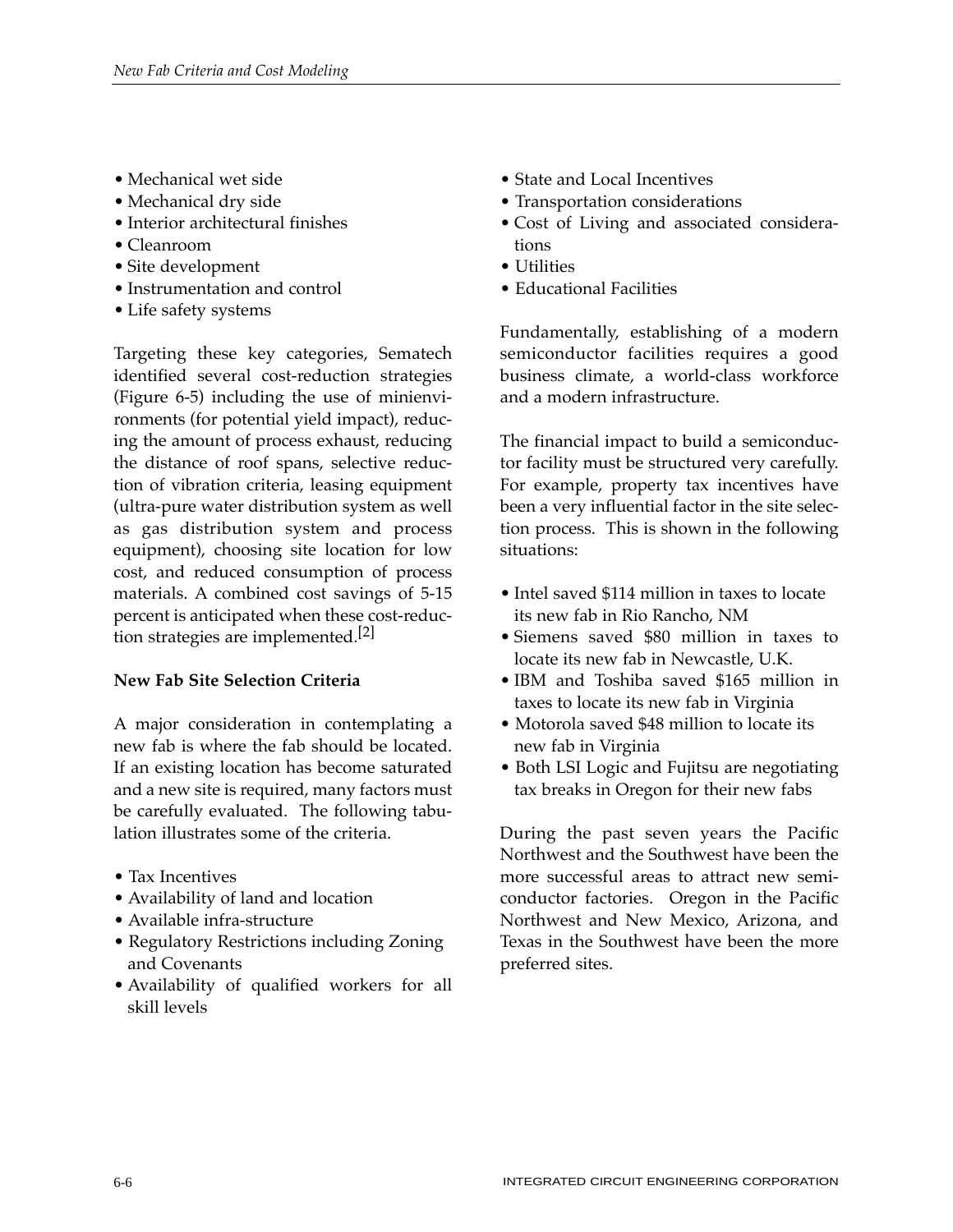| <b>Top 23 Cost Categories</b>                                                                                 | Reduce<br><b>Roof Spans</b> | <b>Selective</b><br><b>Reduction</b><br>Vibration<br><b>Criteria</b> | Lease<br>Equipment | Reduce<br><b>Exhaust</b> | Use Mini-<br>environments | Choose<br>Location | Limit<br>Flexibility | Reduce<br><b>Consumption</b> |
|---------------------------------------------------------------------------------------------------------------|-----------------------------|----------------------------------------------------------------------|--------------------|--------------------------|---------------------------|--------------------|----------------------|------------------------------|
| 1 Concrete                                                                                                    | $\checkmark$                | V                                                                    |                    |                          |                           | V                  | $\checkmark$         |                              |
| 2 Ultrapure Water Equipment                                                                                   |                             |                                                                      | $\checkmark$       |                          |                           |                    |                      | $\checkmark$                 |
| 3 Structural Steel                                                                                            | $\checkmark$                | V                                                                    |                    |                          |                           | V                  |                      |                              |
| 4 Recirculation Air Handling                                                                                  |                             |                                                                      |                    |                          | $\boldsymbol{\nu}$        |                    | V                    |                              |
| 5 FMS/Control System                                                                                          |                             |                                                                      |                    | $\mathbf{v}$             | $\mathbf v$               | $\checkmark$       | V                    |                              |
| 6 Cleanroom Ceiling/Grid                                                                                      |                             |                                                                      |                    |                          | V                         |                    | V                    |                              |
| 7 HVAC Piping                                                                                                 |                             |                                                                      |                    | $\checkmark$             | $\checkmark$              | V                  | V                    | $\boldsymbol{\nu}$           |
| 8 Scrubbed Exhaust                                                                                            |                             |                                                                      |                    | V                        | V                         |                    | V                    | V                            |
| 9 Secondary Electrical Distribution                                                                           |                             |                                                                      |                    | ✓                        | V                         | V                  | V                    | ✓                            |
| 10 Exterior Skin                                                                                              |                             |                                                                      |                    |                          |                           | V                  |                      |                              |
| 11 UPW Piping                                                                                                 |                             |                                                                      | V                  |                          |                           |                    | $\checkmark$         | $\checkmark$                 |
| 12 Air Supply Distribution                                                                                    |                             |                                                                      |                    | $\mathbf{v}$             | $\mathbf v$               | V                  | V                    |                              |
| 13 Metal Studs and Drywall                                                                                    |                             |                                                                      |                    |                          |                           |                    |                      |                              |
| 14 Substation                                                                                                 |                             |                                                                      |                    | $\checkmark$             | $\checkmark$              | $\checkmark$       |                      | $\mathbf{v}$                 |
| 15 Cleanroom Wall System                                                                                      |                             |                                                                      |                    |                          | $\boldsymbol{\nu}$        |                    | $\checkmark$         |                              |
| 16 Fab Electric                                                                                               |                             |                                                                      |                    | $\checkmark$             | $\checkmark$              | $\checkmark$       | V                    |                              |
| <b>17 Fire Protection</b>                                                                                     |                             |                                                                      |                    |                          |                           |                    |                      |                              |
| 18 Cleanroom Raised Floor                                                                                     |                             |                                                                      |                    |                          |                           |                    | $\checkmark$         |                              |
| 19 Earthwork                                                                                                  |                             |                                                                      |                    |                          |                           | v                  |                      |                              |
| 20 Make-Up Air Handler                                                                                        |                             |                                                                      |                    | $\checkmark$             | $\checkmark$              | ✓                  | $\checkmark$         | $\checkmark$                 |
| 21 Ultrapure Water Building                                                                                   |                             |                                                                      | $\checkmark$       | v                        | $\boldsymbol{\nu}$        |                    | V                    | V                            |
| 22 Process Chemicals                                                                                          |                             |                                                                      |                    |                          |                           |                    | V                    | ✓                            |
| 23 Chillers                                                                                                   |                             |                                                                      |                    | $\checkmark$             | V                         | V                  | V                    | V                            |
| $Q_{2}$ $Q_{3}$ $Q_{4}$ $Q_{5}$ $Q_{6}$ $Q_{7}$ $Q_{8}$ $Q_{10}$ $Q_{11}$ $Q_{12}$ $Q_{13}$ $Q_{14}$<br>1000c |                             |                                                                      |                    |                          |                           |                    |                      |                              |

Source: Sematech/IEEE/SEM

*Figure 6-5. Cost-Reduction Strategies for New Fabs*

### **Leasing Equipment**

Leasing is a fairly new approach to financing semiconductor equipment acquisitions that has been gaining popularity over the last several years. IC manufacturers lease equipment to reduce the amount of up-front capital needed for new fabs. Leasing may make equipment changes easier, thereby enabling the IC manufacturer to more easily adjust its operations to changes in fab capacity, product mix, and technology. Leasing plans can also simplify the disposal of equipment as it is being retired. It a fab needs equipment very quickly, and used equipment is being considered, some asset management companies maintain inventories of equipment and

can provide systems with a shorter leadtime. Used equipment may also be available through a variety of sources including the OEM, equipment brokers, other semiconductor manufacturers, etc. (Note: used equipment purchasing is discussed in Chapter 2). As mentioned previously, leasing the ultrapure water system can also help limit up-front capital requirements.

Leasing is most attractive to companies that turn over equipment rapidly, and expect the pattern to continue. In many cases, the processing equipment reaches the end of its useful life in a fab before it is fully depreciated. The company might store the system in its inventory, or attempt to extend the life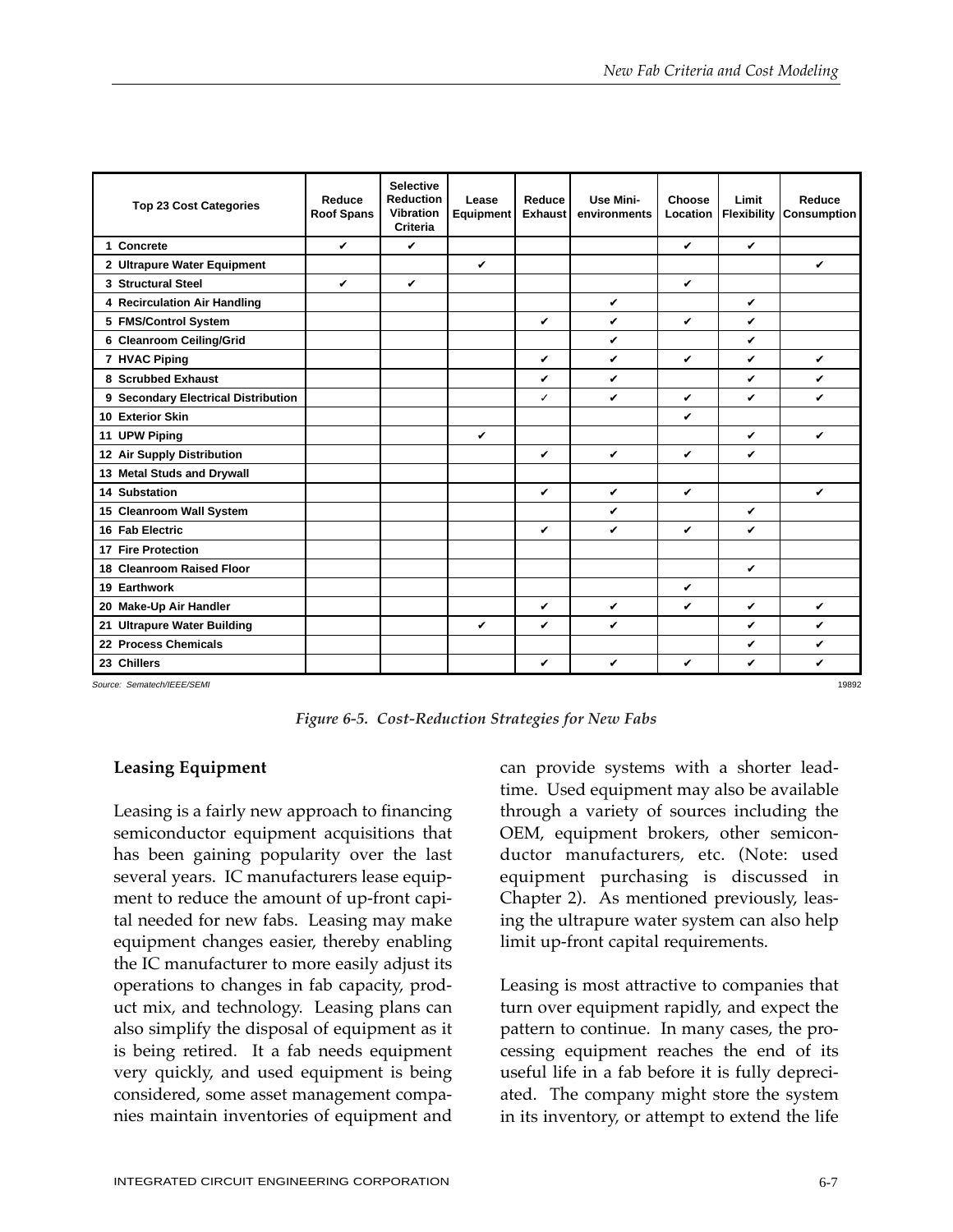of the equipment by upgrading it, sometimes at significant cost. Selling the system is risky because a "blue-book" value for semiconductor equipment does not exist, and the systems may be sold below market value. Some of the larger IC houses with diverse product lines such as Samsung, Toshiba, and Motorola will make the equipment available throughout their organizations. However, many of the smaller and less diversified companies do not have that luxury. The financial impact can be very significant for companies retiring numerous systems over the course of several years.

In leasing, the benefits that can be gained by the IC manufacturer include:

- Economics cash flow improvement, less capital required up-front, and the option to spread expenditures over 3-, 5- or 7-year periods,
- Fab flexibility the ability to change capacity, product mix (i.e., DRAMs to ASICs), and technology (1.0 to 0.8mm), and
- Simplified equipment disposal obsolete equipment can be removed by the leasing company on a designated date, relieving the burden of having to resell the equipment or store the equipment until it is fully depreciated.

Determining whether or not a fab is a good candidate for leasing is a straightforward process, which essentially depends on the answers to five important questions, including:

- What is the expected life of the tool being purchased?
- What level or corporate financial risk does the purchase of the equipment represent?
- Does the company wish to acquire the equipment locally, regardless of the fab location?
- How do the tax benefits of purchasing versus leasing compare?
- Does the retirement of old equipment interfere with the company's business?

The benefits to the equipment manufacturer include:

- Control of vendor's reputation the asset management company will contact the OEM to facilitate service contracts, or to have the systems upgraded or refurbished, possibly improving the OEM's business and assuring proper service of the system,
- Improved logistics of new equipment sales — often the fab will have to dispose of equipment prior to acceptance of new systems. The leasing company removes the equipment on a designated date, expediting the purchase of the new equipment, and
- Facilitates equipment exchanges leasing companies will often trade pre-owned equipment for new when the new equipment is leased.

Equipment companies typically prefer to deal only in new equipment sales, because profit margins are highest for new systems. For this reason, leasing fills an important need in the industry. The asset management (or other) company prolongs the use of existing equipment (by making it available to more users) and makes pre-owned systems sales the business of companies other than the OEM. This allows the equipment manufacturer to protect the company's name (by supplying maintenance and refurbishing services), without requiring that the OEM get into the used equipment business.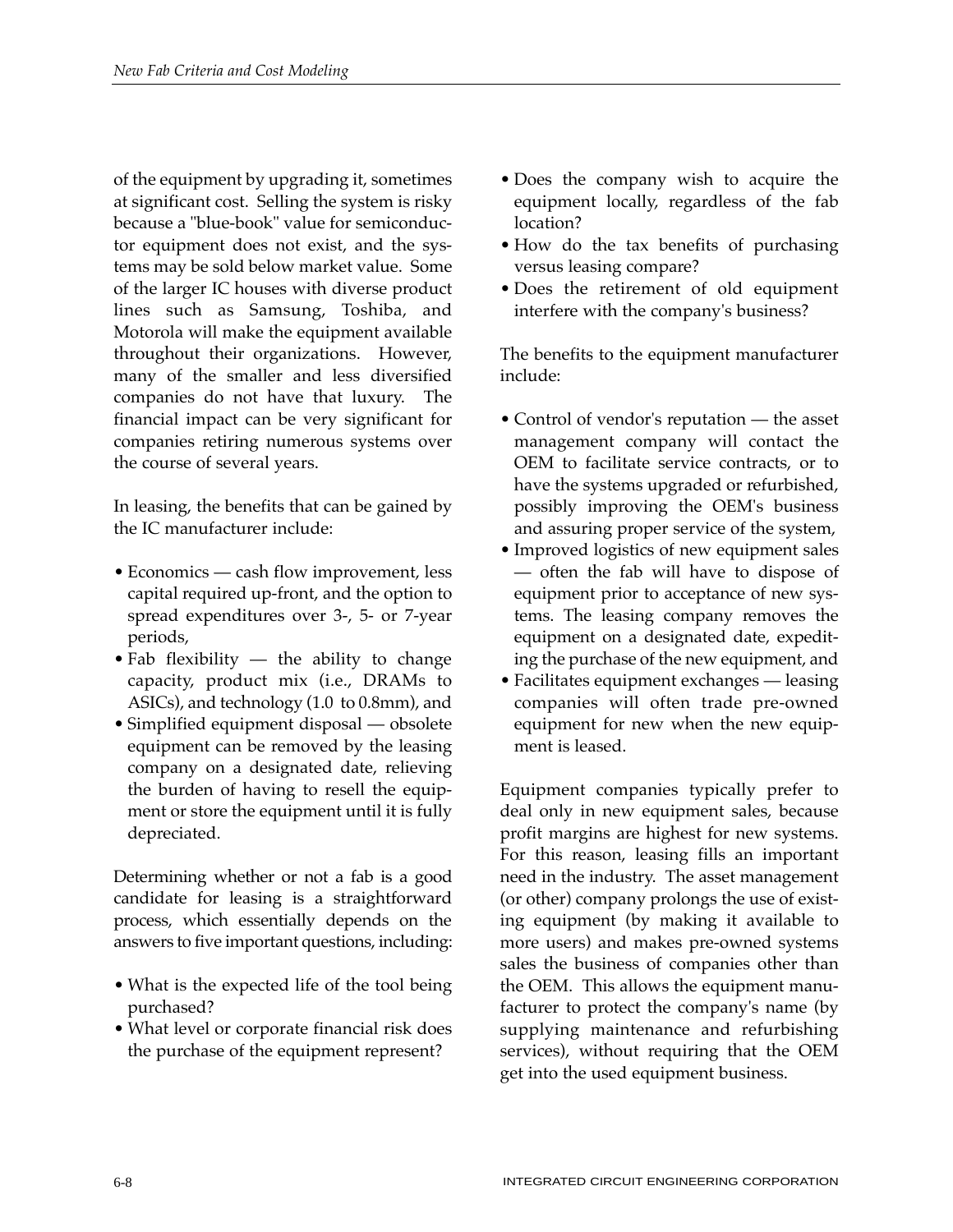Companies offering leasing services in the semiconductor industry include asset management companies, such as Comdisco and Integrated Solutions Inc. (ISI), brokers such as Bid & Brokerage and EASE, and leasing companies, such as GE Capital. (note: ISI and GE Capital work together to provide overall asset management). Depending on the company, services can include:

- Design of the lease based on the fab's requirements
- Refurbishing the equipment if it is preowned
- Facilitating the interface with the OEM,
- Purchasing the equipment from the OEM that is then leased, or
- Purchasing the equipment from the fab after the semiconductor manufacturer has purchased it, and then leasing it to the manufacturer (buy-back lease)
- Removing the equipment at the end of the lease period
- Maintaining an inventory of pre-owned equipment
- Tracking the availability of new and preowned equipment

### **Fast-track Construction**

Today, an aggressive project schedule, referred to as fast-track construction, allows equipment to be installed and brought-up while the fab facility is being constructed. The advantage to fast-track construction is that it can reduce the time needed to construct and tool a fab from the conventional period of 20-23 months to as short as 12-16 months. In addition, since time to market and ROI have become so critical to fab profitability, savings of even one to two months can be extremely significant.

Figure 6-6 shows a typical fast-track construction schedule where tool design overlaps with the final stages of fab construction. A very aggressive schedule for an IC fab facility can involve the simultaneous design of the process tools and fab construction, so that design of the process tools does not impact the schedule at all. This is the type of schedule today's new fabs are following to reduce new fab construction time to about 12 months. Some industry experts believe that the use of minienvironments, tool and cassette enclosures with standard mechanical interfaces (SMIF) that minimize contamination to the wafer, can further shorten this period (Figure 6-7). Minienvironments may allow a manufacturer to bring up one of each type of tool first, so that engineering and qualification lots can be run while construction is being completed and new equipment is still being brought into the fab. At NCR's Colorado Springs facility (now Symbios Logic, owned and operated by Hyundai), the company estimated that it reduced overall fab construction time by two to three months by using minienvironments.

### **New Strategies in Equipment Acquisition**

Digital Equipment Corp. recently used crossfunctional teams to select the equipment needed for its new 200mm fab in Hudson, Mass.<sup>[3]</sup> Most importantly, the team-based approach enabled cost-effective equipment selections in a timely manner with full commitment from both process development and manufacturing process engineers. In addition, by developing a more informed purchasing staff, the company improved its bargaining power with suppliers and improved the communication of users' needs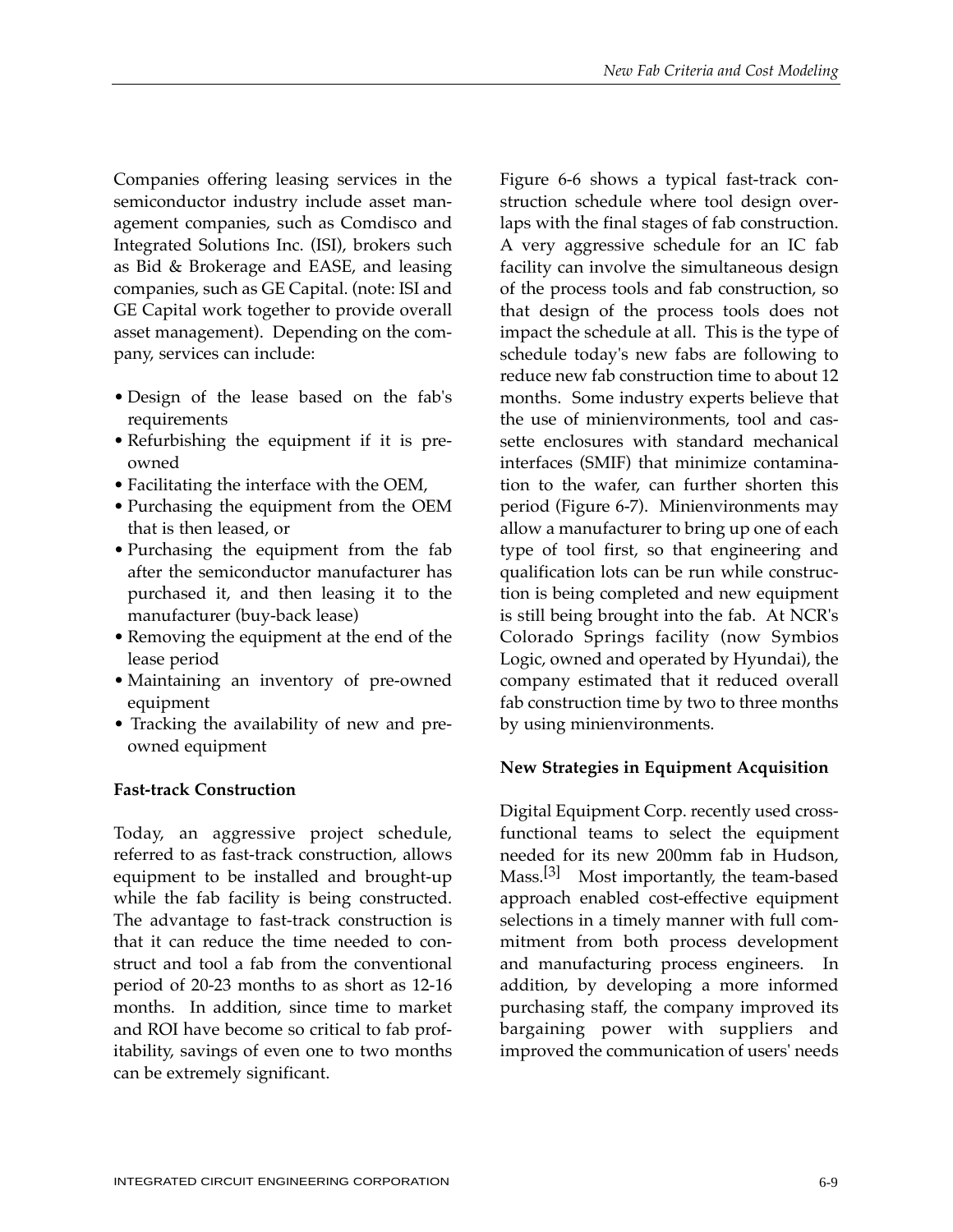to the suppliers. Furthermore, by transferring the budgetary and time constraints to the teams, management was able to dramatically improve the selection process. The company's six- step approach included:

- The formation of cross-functional teams (8- 10 members each) for each major equipment set — steppers, coat/develop tracks, dielectric deposition, ion implant, chemical-mechanical polishing, etc.,
- Development of objectives and constraints — financial, technical, and schedule-based,
- Development of selection criteria and a decision-making process,
- Monitoring team progress (through monthly meeting where cost budgets were discussed), and
- Making final selections and ordering equipment.

Each team included members from process development, manufacturing, CIM, safety, contamination control, industrial engineering,

and purchasing, to ensure that all needs were being addressed. Management determined significant technical constraints such as minimum wafer throughput rates, minimum safety requirements, process flow and feature size, maximum edge exclusion, and minimum system uptime requirements. Each tool assessment was weighed using the following criteria.

| Process capability     | (33%)    |
|------------------------|----------|
| Manufacturability      | (33%)    |
| Schedule manageability | $(20\%)$ |
| Supplier support       | (14%)    |

Technical criteria (such as etch rate uniformity, particle levels, etc.) were assigned in each of the equipment categories. The selection process flow involved the following steps.

- Develop and weigh criteria
- Review all potential suppliers
- Eliminate those that do not meet the "must" criteria



*Figure 6-6. Typical Fast-Track Construction Schedule*